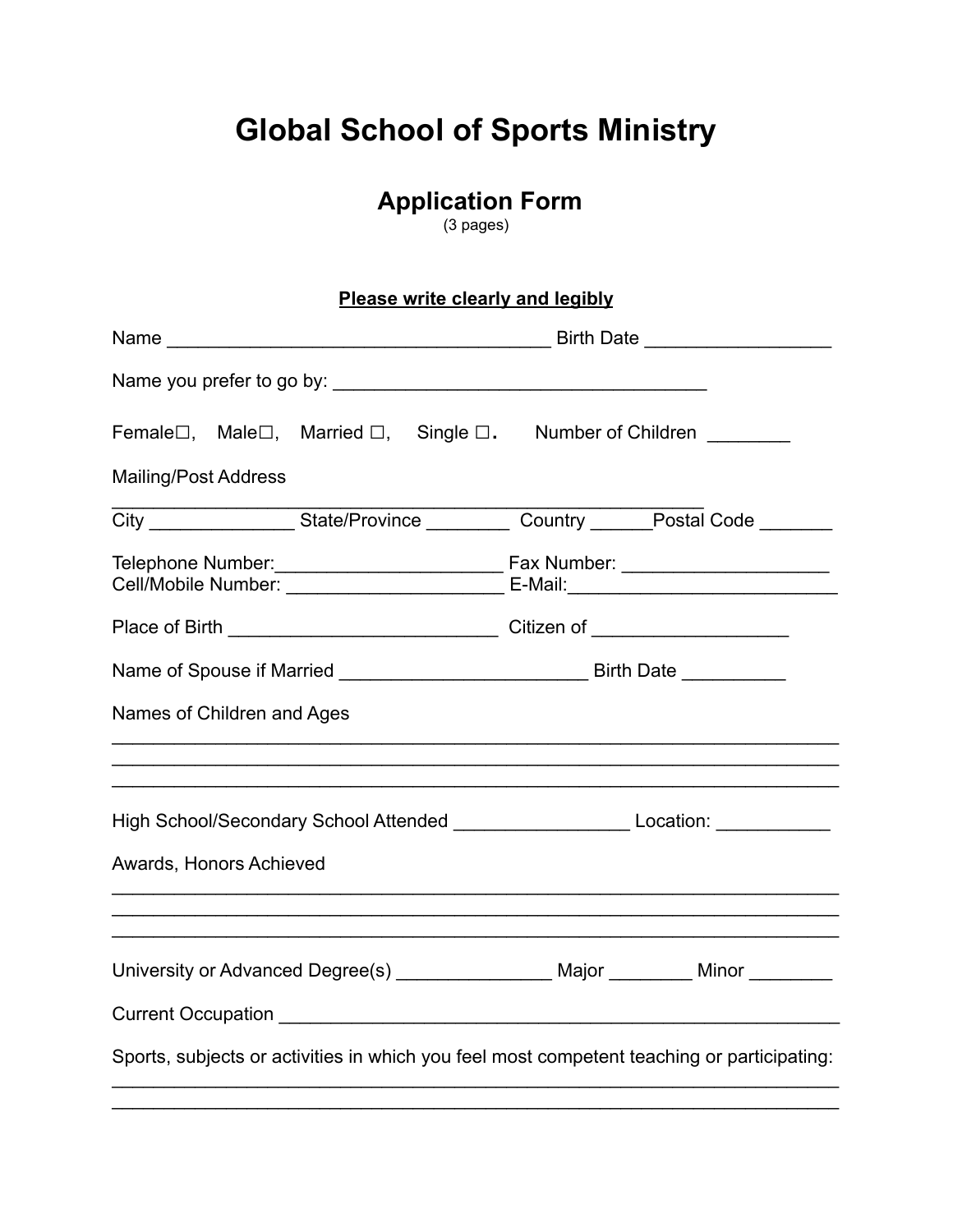Global School of Sports Ministry: Application Form: (page 2 of 3)

E-mail and the contract of the contract of the contract of the contract of the contract of the contract of the

What special gifts/talents has the Lord given you? List the ones you feel are most significant and would be useful in sports ministry.

\*In order for your application to be processed, you MUST provide two references.

References: Please provide names of two references, one of which should be from your church. You must include names and email addresses for your references.

|                                 |           | Title <u>___________________</u>  |
|---------------------------------|-----------|-----------------------------------|
|                                 |           | E-mail __________________________ |
| Uses WhatsApp (circle one): YES | <b>NO</b> |                                   |
|                                 |           | Title <u>________________</u>     |
|                                 | E-mail    |                                   |
| Uses WhatsApp (circle one): YES | <b>NO</b> |                                   |

#### When did you accept Jesus as your Savior?